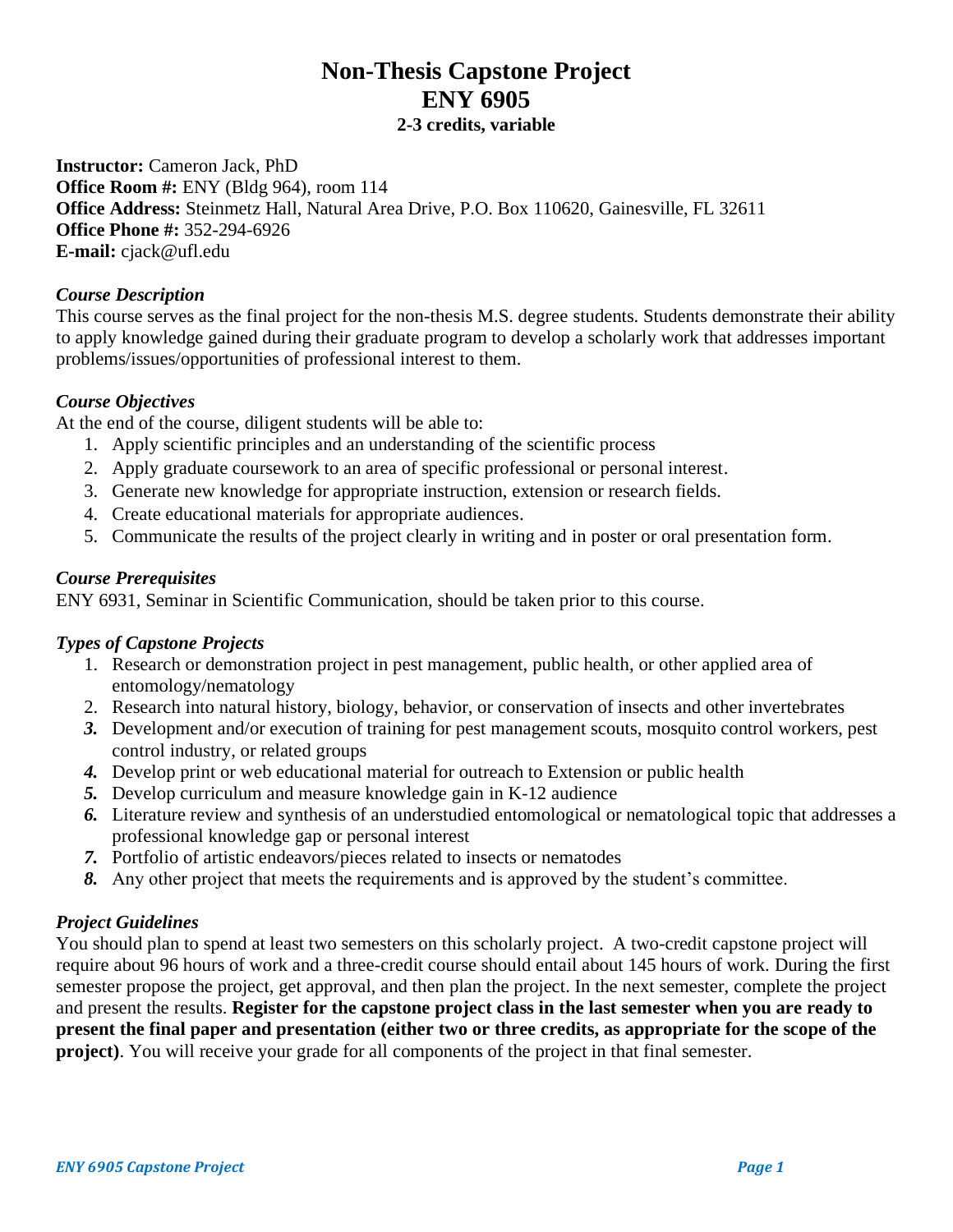1 st semester

- 1. Identify topic and scope of project in discussion with capstone advisor (*obtain approval*)
- 2. Review literature and current knowledge about the issue/problem/topic
- 3. Identify need for the project/research
- 4. Outline the project in the project proposal (*turn in for feedback and grade*):
	- a. Title
	- b. Rationale/justification
	- c. Pertinent literature
	- d. Objectives
	- e. Proposed scope of project and methods
	- f. Cited literature, if appropriate

# 2<sup>nd</sup> semester

- 1. Start working on project immediately, if you have not already, and check in with capstone advisor.
- 2. Provide first draft of project report following this outline:
	- a. Introduction (including background and rationale for project)
	- b. Approach
	- c. Results
	- d. Conclusions / significance/implications
- 3. Provide final draft after receiving feedback from advisor
- 4. Prepare for oral presentation  $(10 12 \text{ min talk})$ , or oral description and defense of a poster presentation

## *Timeline for Project*

| <b>Semester</b> | <b>Activity</b>                                    | Week Due (Sunday, $\vert$ Grade $\vert\%$ ) |                 |
|-----------------|----------------------------------------------------|---------------------------------------------|-----------------|
|                 |                                                    | $11:59$ p.m.)                               |                 |
| 1st             | Identify topic in consultation with advisor        | Week 2                                      | Obtain approval |
|                 | Review literature and current knowledge            | Week 4                                      |                 |
|                 | Identify need/rationale for the research           | Week 5                                      |                 |
|                 | Proposal first draft for feedback                  | Week 8                                      | $ -$            |
|                 | Proposal for grade/start working                   | Week 12                                     | 10%             |
| 2nd             | First draft written project report                 | Week 8                                      | 15%             |
|                 | Final written project report                       | Week 10                                     | 50%             |
|                 | Oral or poster presentation (by Zoom or in person) | Week 12                                     | 25%             |

#### *Assignment Grading*

| <b>Assignment</b>                  | <b>Percentage of Final Grade</b> |  |
|------------------------------------|----------------------------------|--|
| Project proposal                   | 10%                              |  |
| First draft written project report | 15%                              |  |
| Final written project report       | 50%                              |  |
| Final oral or poster presentation  | 25%                              |  |
|                                    | 100%                             |  |

#### *Grading Policy*

For information on current UF policies for assigning grade points, see [catalog.ufl.edu/UGRD/academic](file://///ad.ufl.edu/ifas/ENTNEM/Groups/Ellis/Cameron/Teaching/Courses/Advanced%20Beekeeping/Course%20Development/Syllabi/catalog.ufl.edu/UGRD/academic-regulations/grades-gradingpolicies/)[regulations/grades-gradingpolicies/.](file://///ad.ufl.edu/ifas/ENTNEM/Groups/Ellis/Cameron/Teaching/Courses/Advanced%20Beekeeping/Course%20Development/Syllabi/catalog.ufl.edu/UGRD/academic-regulations/grades-gradingpolicies/)

| <b>Percent</b> | Grade   Grade | <b>Points</b> |
|----------------|---------------|---------------|
| $93.0 - 100.0$ |               | 4.00          |
| $90.0 - 92.99$ |               | 3.67          |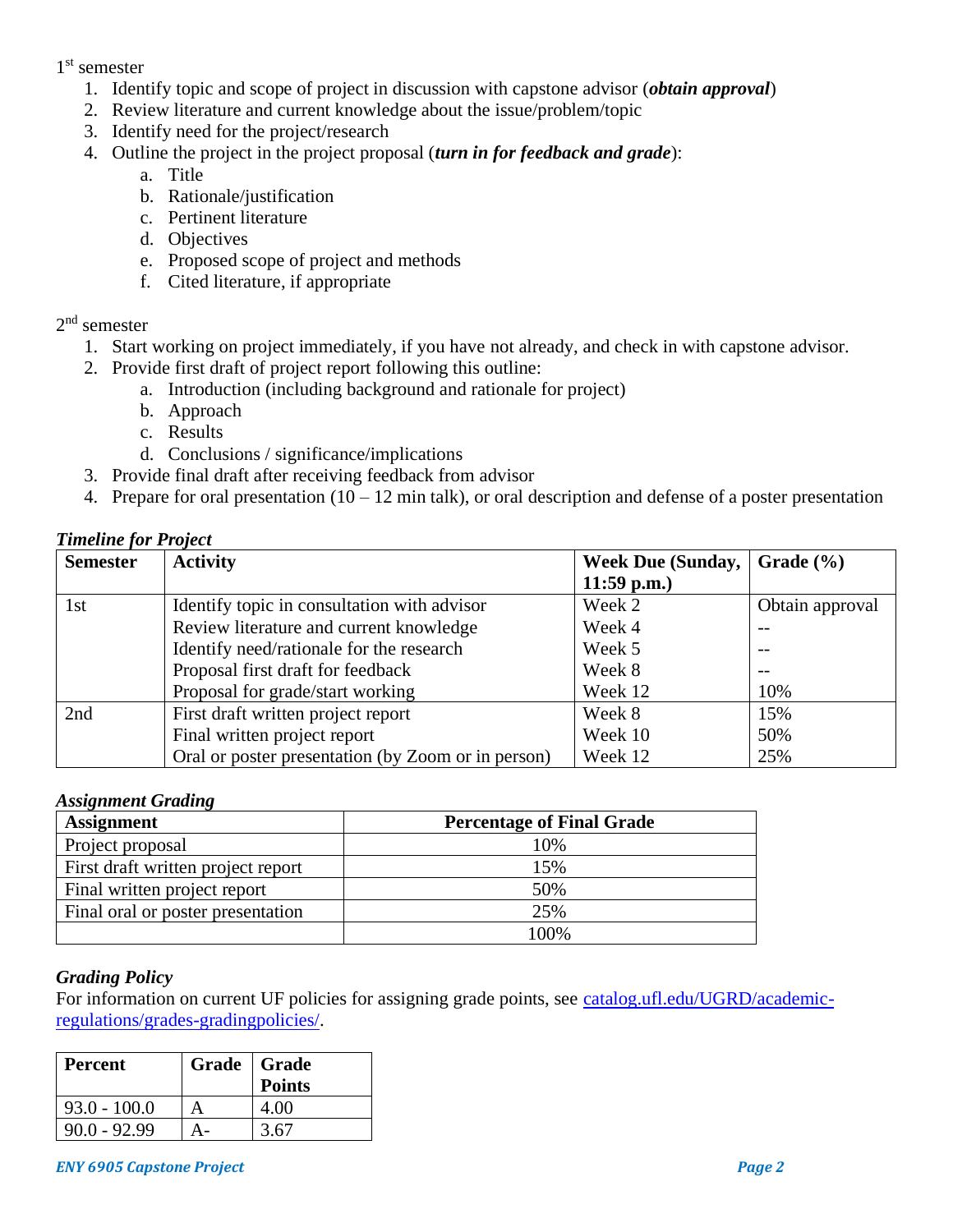| $87.0 - 89.99$ | $B+$         | 3.33 |
|----------------|--------------|------|
| $83.0 - 86.99$ | B.           | 3.00 |
| $80.0 - 82.99$ | $B -$        | 2.67 |
| $77.0 - 79.99$ | $C+$         | 2.33 |
| $73.0 - 76.99$ | $\mathsf{C}$ | 2.00 |
| $70.0 - 72.99$ | $C-$         | 1.67 |
| $67.0 - 69.99$ | D+           | 1.33 |
| $63.0 - 66.99$ | D            | 1.00 |
| $60.0 - 62.99$ | D-           | 0.67 |
| $0 - 59.99$    | E.           | 0.00 |

#### *Assignments*

Grading rubrics will be provided in the Canvas course page for the Project proposal, First draft written project report, Final written project report and the Final oral or poster presentation.

## *Attendance Policy, Class Expectations, and Make-Up Policy*

Late material will lose 5 % of their value each day and will not be accepted if they are more than one week late unless there are extenuating circumstances supported by a doctor's note or approved in advance by the instructor. There is no attendance expectation except on the final presentation date. Additional information can be found here:<https://catalog.ufl.edu/ugrad/current/regulations/info/attendance.aspx>

## **Services for Students with Disabilities**

Students with disabilities requesting accommodations should first register with the Disability Resource Center (352-392-8565, [dso.ufl.edu/drc\)](file://///ad.ufl.edu/ifas/ENTNEM/Groups/Ellis/Cameron/Teaching/Courses/Advanced%20Beekeeping/Course%20Development/Syllabi/dso.ufl.edu/drc) by providing appropriate documentation. Once registered, students will receive an accommodation letter which must be presented to the instructor when requesting accommodation. Students with disabilities should follow this procedure as early as possible in the semester.

## *Course Evaluation*

Students are expected to provide feedback on the quality of instruction in this course by completing online evaluations at [https://gatorevals.aa.ufl.edu/.](https://gatorevals.aa.ufl.edu/) Evaluations are typically open during the last two or three weeks of the semester, but students will be given specific times when they are open. Summary results of these assessments are available to students at [https://gatorevals.aa.ufl.edu/.](https://gatorevals.aa.ufl.edu/)

## *University Honesty Policy*

UF students are bound by The Honor Pledge which states, "We, the members of the University of Florida community, pledge to hold ourselves and our peers to the highest standards of honor and integrity by abiding by the Honor Code. On all work submitted for credit by students at the University of Florida, the following pledge is either required or implied: "On my honor, I have neither given nor received unauthorized aid in doing this assignment." The Honor Code (https://www.dso.ufl.edu/sccr/process/student-conduct-honor-code/) specifies a number of behaviors that are in violation of this code and the possible sanctions. Furthermore, you are obligated to report any condition that facilitates academic misconduct to appropriate personnel. If you have any questions or concerns, please consult with the instructor or TAs in this class.

## *Software Use*

All faculty, staff, and students of the University are required and expected to obey the laws and legal agreements governing software use. Failure to do so can lead to monetary damages and/or criminal penalties for the individual violator. Because such violations are also against University policies and rules, disciplinary action will be taken as appropriate. We, the members of the University of Florida community, pledge to uphold ourselves and our peers to the highest standards of honesty and integrity.